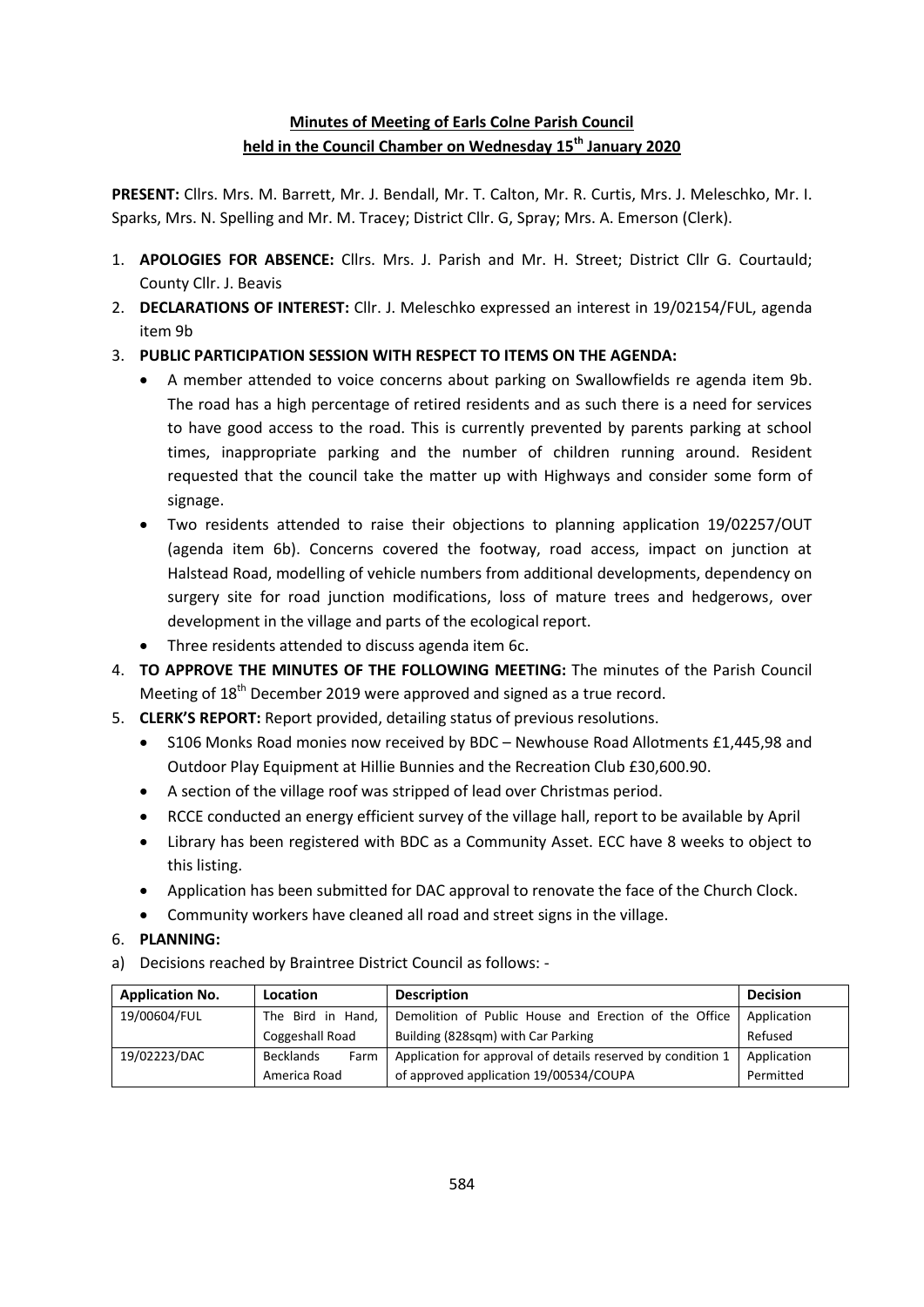| <b>Application No.</b> | Location         | <b>Description</b>                                             | <b>Decision</b> |
|------------------------|------------------|----------------------------------------------------------------|-----------------|
| 19/02159/NMA           | Myrtle Cottage 2 | Non-Material Amendment to permission 19/01102/HH               | Application     |
|                        | Park Lane        | granted 19.08.2019 for: Erection of a single-storey side       | Refused         |
|                        |                  | extension (west), first floor extension (north), single-storey |                 |
|                        |                  | extension (north) and erection of a porch to the east          |                 |
|                        |                  | elevation. Amendment would allow: Revised fenestration         |                 |
|                        |                  | to north elevation.                                            |                 |

b) Current Applications were reviewed by the Parish Council as follows: -

#### Tree related applications – Richard Curtis

| <b>Application No.</b> | Location           | <b>Description</b>                                    | <b>Application No.</b> |
|------------------------|--------------------|-------------------------------------------------------|------------------------|
| 19/00340/TPOCON        | 3A Church Hill     | Notice of intent to carry out works to trees in a     | No objection           |
|                        |                    | <b>Conservation Area</b>                              |                        |
| 19/00324/TPO           | 23 Coggeshall Road | Notice of intent to carry out works to tree protected | No objection           |
|                        |                    | by Tree Preservation Order 3/8                        |                        |

### Other applications – Margaret Barrett

| <b>Application No.</b> | Location                                  | <b>Description</b>                                                                                                                                                                                                          | <b>Parish Council</b> |
|------------------------|-------------------------------------------|-----------------------------------------------------------------------------------------------------------------------------------------------------------------------------------------------------------------------------|-----------------------|
|                        |                                           |                                                                                                                                                                                                                             | <b>Decision</b>       |
| 20/00010/DAC           | Land West Of Station<br>Road              | Application for approval of details reserved by<br>condition 2 of approved application 19/00802/REM                                                                                                                         | No objection          |
| 20/00011/DAC           | Land West Of Station                      | Application for approval of details reserved by                                                                                                                                                                             | Objection             |
|                        | Road                                      | condition 3 of approved application 19/00802/REM                                                                                                                                                                            | based on              |
|                        |                                           |                                                                                                                                                                                                                             | design of gate        |
| 19/02318/DAC           | Land Rear Of Tey Road                     | Application for approval of details reserved by<br>condition 18 of approval 18/00214/OUT                                                                                                                                    | No objection          |
| 19/02293/NMA           | Land West Of Station                      | Non-Material Amendment to permission                                                                                                                                                                                        | Information           |
|                        | Road                                      | 19/00802/REM. Amendment to allow: re-positioning                                                                                                                                                                            | Only                  |
|                        |                                           | of garage door, fencing alignment, footpath alignment,<br>change in the access and gate to the attenuation basin                                                                                                            |                       |
|                        |                                           | and revised layout to pick up technical changes to the                                                                                                                                                                      |                       |
|                        |                                           | attenuation basin.                                                                                                                                                                                                          |                       |
| 19/02257/OUT           | Land North East Station<br>Road           | Outline planning permission with all matters reserved<br>except for Access, for up to 53 residential dwellings,<br>associated landscaping, public open space, SuDS and<br>formation of new vehicle access off Station Road. | Objection-            |
|                        |                                           |                                                                                                                                                                                                                             | response to           |
|                        |                                           |                                                                                                                                                                                                                             | be prepared           |
|                        |                                           |                                                                                                                                                                                                                             | outside of            |
|                        |                                           |                                                                                                                                                                                                                             | meeting               |
| 19/02218/FUL           | The Cart Lodge,                           | Erection of an agricultural building                                                                                                                                                                                        | No objection          |
|                        | Peartree Hall,<br>Coggeshall Road         |                                                                                                                                                                                                                             |                       |
| 19/02217/FUL           | Hydewell, Halstead<br>Road                | Demolition of existing dwelling and the erection of a<br>replacement two-storey 5 bedroomed detached<br>dwelling house, detached garage and new vehicular<br>access from Halstead Road.                                     | Objection on          |
|                        |                                           |                                                                                                                                                                                                                             | basis of street       |
|                        |                                           |                                                                                                                                                                                                                             | scene and             |
|                        |                                           |                                                                                                                                                                                                                             | road safety           |
| 19/02154/FUL           | Land Adjacent Earls                       | Provision of Multi-Use Games Area (MUGA) with                                                                                                                                                                               | No objection          |
|                        | <b>Colne Recreation</b>                   | associated fencing, floodlights and access pathway                                                                                                                                                                          |                       |
| 19/01903/FUL           | Ground, Halstead Road<br>40 Halstead Road | Single-storey two bay detached cartlodge                                                                                                                                                                                    |                       |
|                        |                                           |                                                                                                                                                                                                                             | No objection          |

 20/00011/DAC – Clerk to write to Millennium Green Trust to establish who is responsible for the track and gate.

 19/02257/OUT – Cllrs I. Sparks, J. Bendall, T. Calton, R. Curtis and M. Barrett to prepare detailed objection for this planning application.